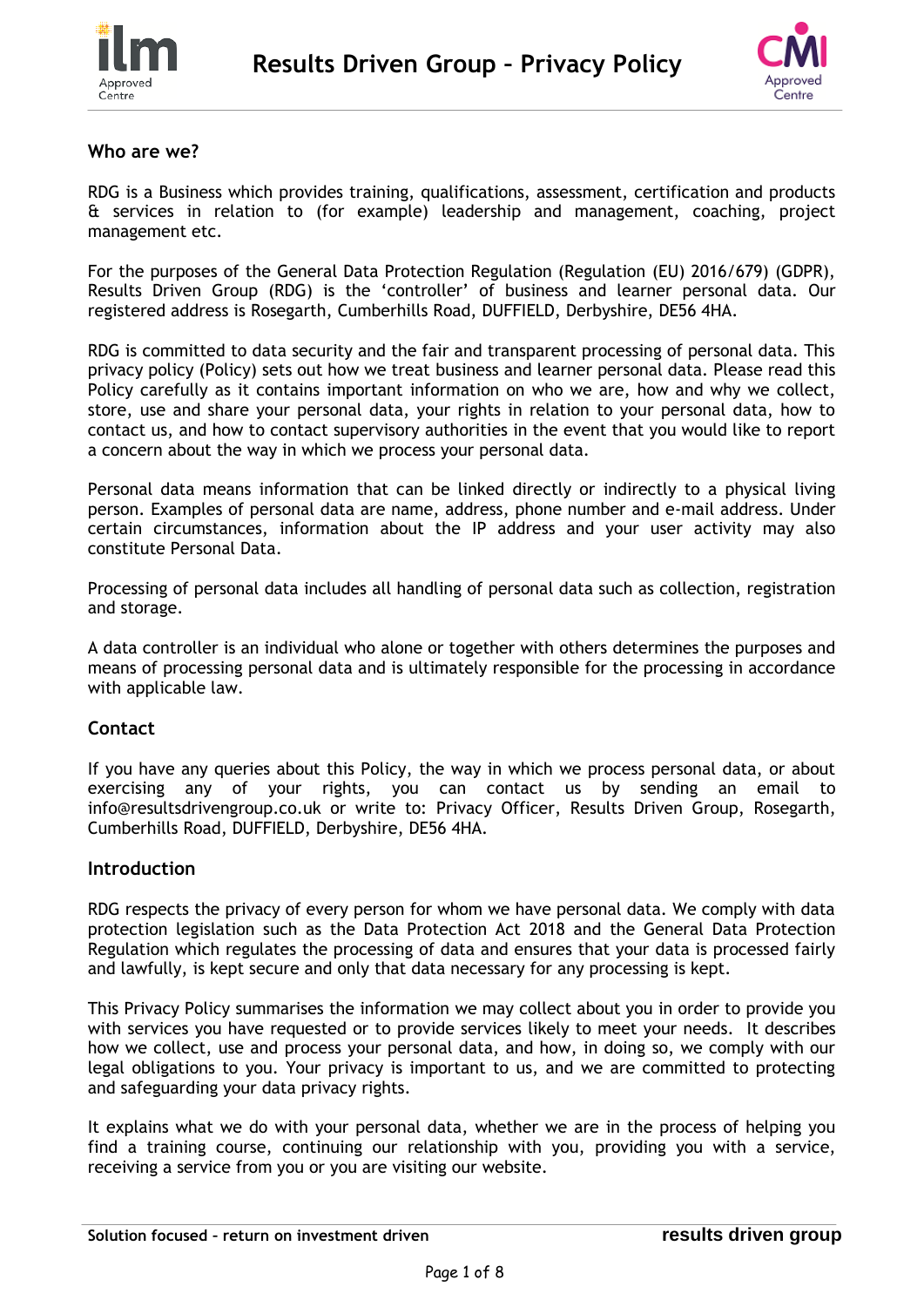



This Privacy Policy applies to the personal data of our website users, learners, clients, suppliers, and other people whom we may contact in order to find out more about our learners or whom they indicate is an emergency contact. It also applies to the emergency contacts of our staff.

If you register on the website as a potential learner and provide us with personal data, we will process such personal data on the basis that it is necessary to do so in order to perform any contract you may enter into with us.

We encourage you to read this Privacy Policy carefully and use it to make informed decisions. By using the Services, you agree to the terms of this Privacy Policy and your continued use of the Services constitutes your ongoing agreement to this Privacy Policy.

### **Who might we collect information from?**

We may collect personal data from, but not restricted to:

**Clients** 

If you are an RDG client, we need to collect and use information about you, or individuals at your organisation:

- $\triangleright$  in the course of providing you with our services;
- $\triangleright$  to communicate with you in relation to the provision of the contracted products and services;
- $\triangleright$  to provide you with information about our awards and events, offers and promotions, related to the products and/or services.
- **Suppliers**

We need a small amount of information from our Suppliers to ensure that things run smoothly. We need contact details of relevant individuals at your organisation so that we can communicate with you. We also need other information such as your bank details so that we can pay for the services you provide (if this is part of the contractual arrangements between us).

#### **People whose data we receive from learners and staff, such as referees and emergency contacts:**

In order to provide learners with suitable learning opportunities safely and securely and to provide for every eventuality for them and our staff, we need some basic background information. We only ask for very basic contact details, so that we can get in touch with you either for a reference or because you've been listed as an emergency contact for one of our learners or staff members.

Depending on the type of personal data in question and the grounds on which we may be processing it, should you decline to provide us with such data, we may not be able to fulfil our contractual requirements or, in extreme cases, may not be able to continue with our relationship.

#### **Children's personal data**

Our website is not intended for people under the age of 16 and we will not deliberately collect personal data about persons under the age of 16.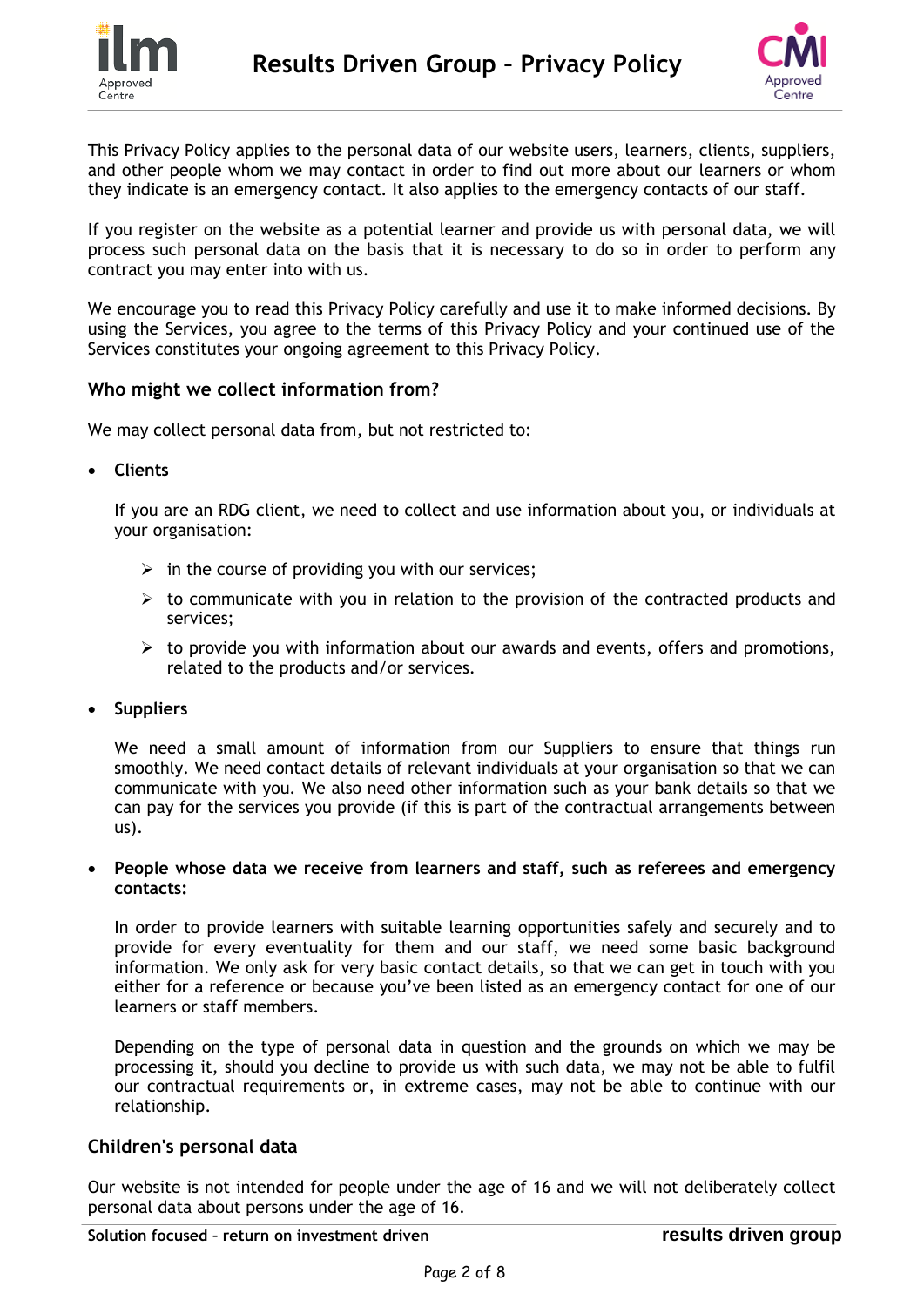



## **What personal data do we collect and how is this collected?**

We only collect personal information if we have your permission or if we have reasonable commercial reasons for doing this.

We will only use personal information for the purpose it was collected. Should we ever wish to use it for another purpose we will contact you first asking you for your consent. We primarily use data to communicate with you, deliver the service you have requested, or services that might be of interest to you (subject to your right to opt out with the details on how to do this found on our communications to you), to verify your identity when taking payment or to meet legal, regulatory and compliance requirements.

We may collect some of the following data such as name, job role, company that employs you, home address and post code, email address, date of birth, telephone number, gender, next of kin, academic history, content you post on our websites, and content you read on our websites plus various other data.

This data may be collected when you:

- complete a form on our website;
- post content to our website;
- complete an enrolment or course evaluation form;
- correspond with us by phone, e-mail, or in writing;
- report a problem;
- sign up to receive our communications;
- enter into a contract with us to receive products and/or services.

If you visit our website we may record your IP address, registration details and your browsing history such as the pages you have visited within our sites. The IP address discloses nothing about you other than the IP address used to access our website. If you receive an email from us and click on a link, we may track your response or the pages you visit.

When you pay us, we will record details of the financial transaction but do not directly store your debit or credit card information. Online payments are made through our websites but are processed securely by a third-party payment provider: we only store the last 4 digits of your credit card number.

For employees we keep personal data needed to recruit you, pay you, provide company benefits and to fulfil our legal obligations.

*Sensitive personal data*

In certain cases, we may collect certain sensitive personal data from you (eg information about your racial or ethnic origin, physical or mental health). However, we will only do so on the basis of your explicit consent.

#### *Information about other people*

If you provide information to us about any person other than yourself, such as your relatives, next of kin, your advisers or your suppliers, you must ensure that they understand how their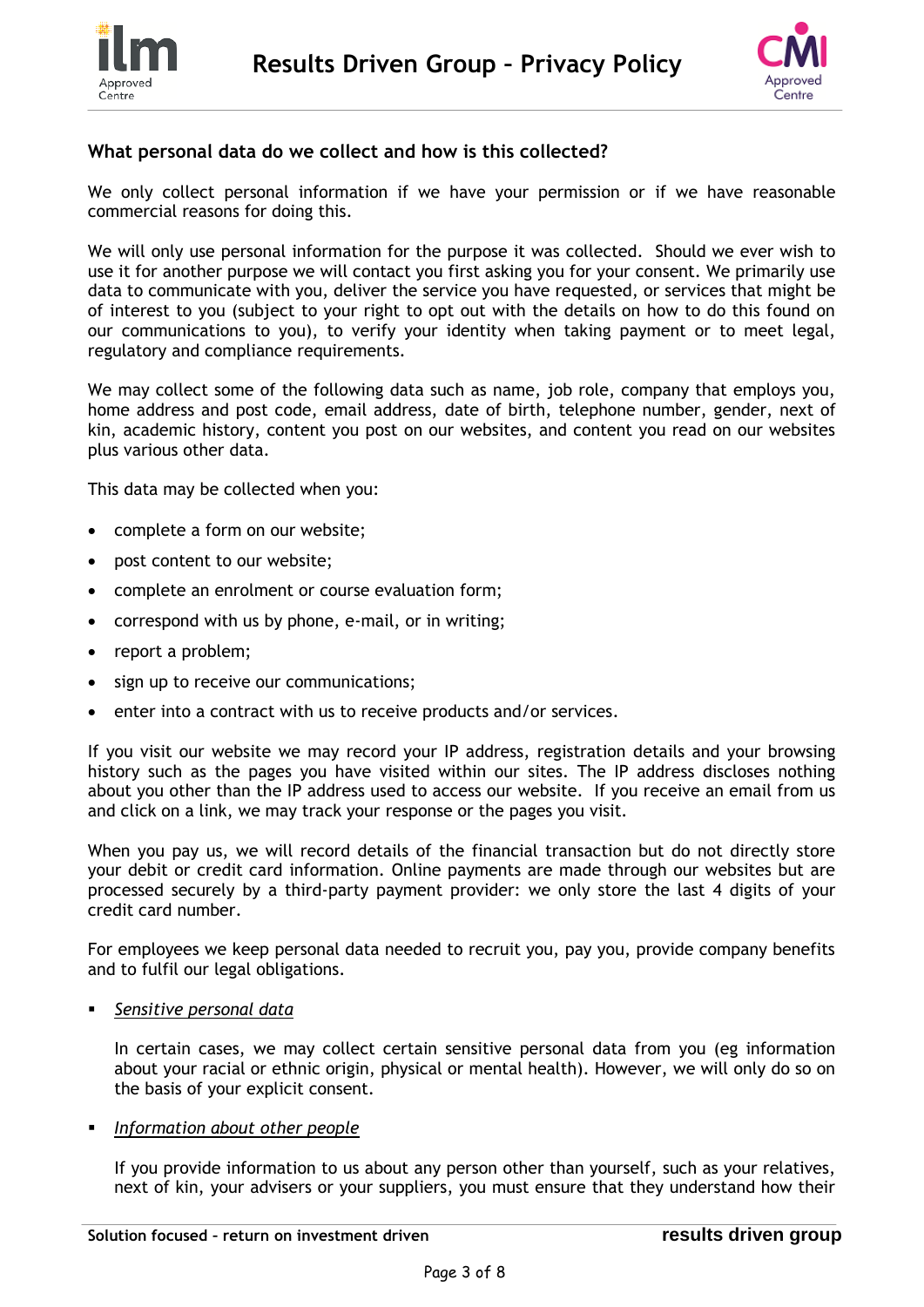



information will be used, and that they have given their permission for you to disclose it to us and for you to allow us, and our outsourced service providers, to use it.

### **How do we process and use the information?**

We may use your personal data where this is necessary to pursue our legitimate interests as a provider of training and assessment services including to:

- provide you with services for which you have either registered or expressed an interest in;
- undertake administration (eg marking assignments) in relation to services for which you have registered;
- provide you with a certificate, credential or other record of learning;
- contact you directly in relation to our quality assurance processes, investigations, appeals, and complaints;
- contact you directly in relation to new and existing services which we offer;
- assess and provide reasonable adjustments in relation to your learning or assessment where requested;
- send you periodic messages and information (if you do not want to receive such communication please send an e-mail to info@resultsdrivengroup.co.uk);
- respond to requests by government or law enforcement authorities, or for the prevention of crime or fraud.

### **Who do we share your personal information with?**

Where relevant, we will share your information with the Awarding Body with whom you are registered. As a rule, we will not disclose your personal data to other third parties, but if so, the disclosure will be effected in accordance with this Privacy Policy. We take appropriate and reasonable legal, technical and organisational measures to ensure that your data is handled securely and with adequate protection when transferred or shared with third parties.

- Suppliers and Subcontractors: We may disclose your personal information to providers or subcontractors in order to contact you if necessary to fulfil our obligations to you.
- Authorities: We may disclose necessary information to authorities such as the police, tax authorities or other authorities you have approved that we may provide such information to or as we must by law provide information.
- We will never disclose your Personal Information to any third party who, under this Privacy Policy, is not authorised to access your Personal Information.
- *We do not share personal data with 3rd parties for marketing purposes, other than with the direct consent of the individual(s) which may be withdrawn at any time.*

### **How long do we keep your data for?**

Personal Information will be retained by RDG in such a way that you can be identified only as long as is necessary for RDG's processing activities. Data is not kept any longer than is required for the purposes of the processing or to comply either with the terms of our Awarding Body contracts or with the law. As we collect data for many different purposes there is not a single retention period for all data. We instead carefully assess the length of time to retain data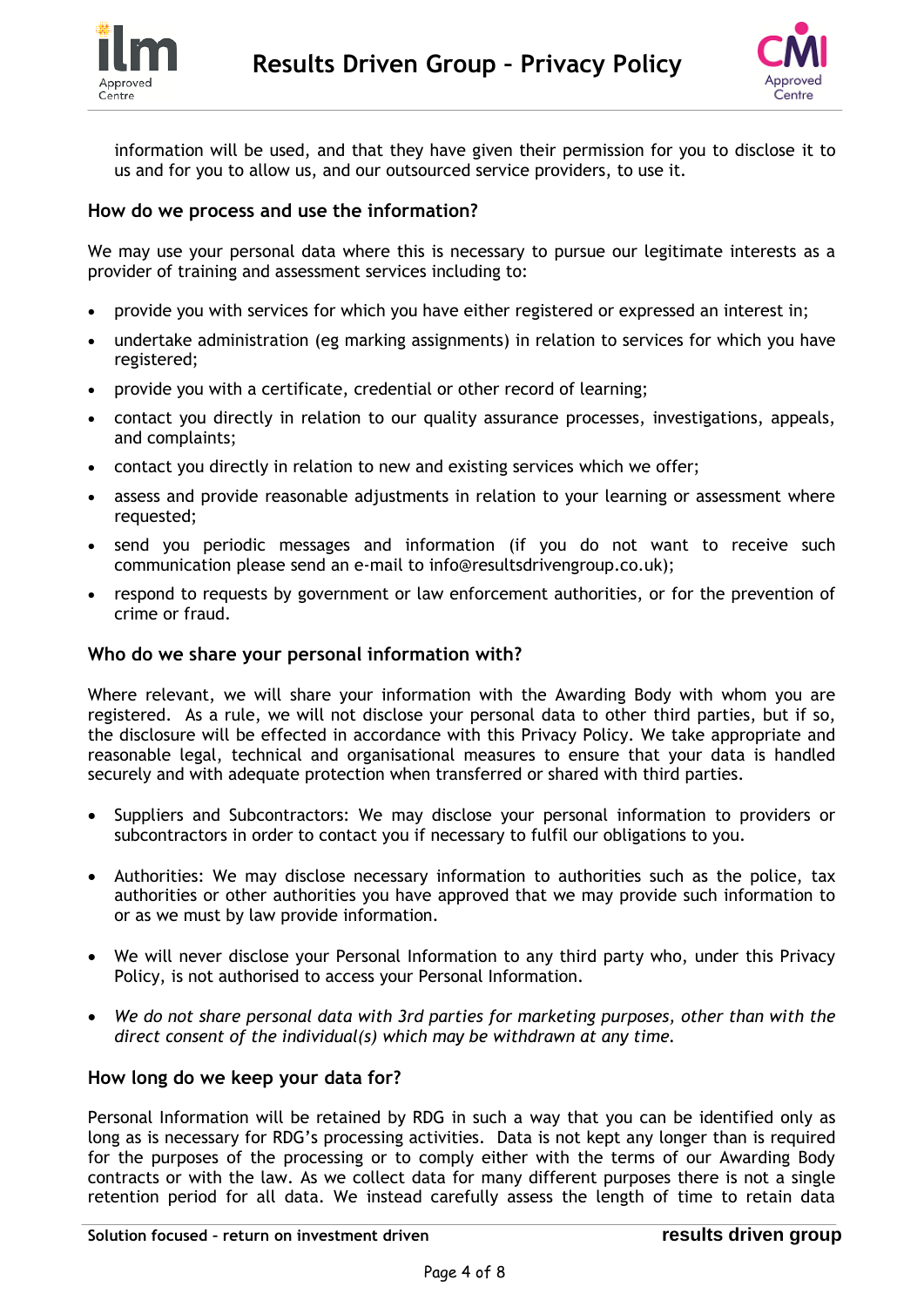



according to the processing purpose and to comply with our legal obligations. When data is no longer required for the purposes of the processing it is securely removed from our systems.

Where relevant, we will retain personal data relating to your learning, assessment, and certification to enable us to provide information about your learning or a replacement certificate.

Where relevant (eg in accordance with our Awarding Bodies), we will retain personal data relating to our quality assurance processes, appeals, or investigations for a period of 3 years from the completion of learning to ensure we are able to comply with any contractual, legal, audit and other regulatory requirements, or any orders from competent courts or authorities.

Please note that we may retain the information we collect for as long as needed to provide the Services and to comply with our legal obligations, resolve disputes and enforce our agreements.

Please note that some of the information that is gathered about you may arrive from the web and is public by other platforms. In some cases, you may encounter your details again after request for removal, in case they were re-collected over the web, contributed by other partners or in other means that are not including access to your device.

#### **Where do we store your personal data and how is it protected?**

The data we collect from you, publicly available sources and from our trusted business partners is stored in the RDG database.

In addition, the database includes a vast amount of Profiles relating to individuals, which was lawfully obtained by RDG from business partners who own established and legitimate directories or from publicly available sources.

We take reasonable steps to protect your personal data from loss or destruction. We also have procedures in place to deal with any suspected data security breach.

## **Security & Confidentiality**

RDG takes commercially reasonable physical, technical and administrative measures to protect personal information from theft, misuse or accidental destruction and to keep it confidential. We aim to protect personal information but cannot provide a 100% guarantee of security. All employees who access your data are obliged to keep the information confidential and secure and not to use it for any other purpose other than that they are contracted to carry out for us.

## **Your Rights**

We respect your privacy rights and therefore you may contact us at any time and we shall work diligently to respect your choices and requests regarding your Personal Information. The purpose of the list stipulated below is to allow Users and Contacts to exercise their rights under applicable privacy and data protection regulations:

*Right to access*

You have the right to request a copy of the personal data that we hold about you by contacting us at the email or postal address given above. Please include with your request information that will enable us to verify your identity. We will respond within 1 month of request. Please note that there are exceptions to this right. We may be unable to make all information available to you if, for example, making the information available to you would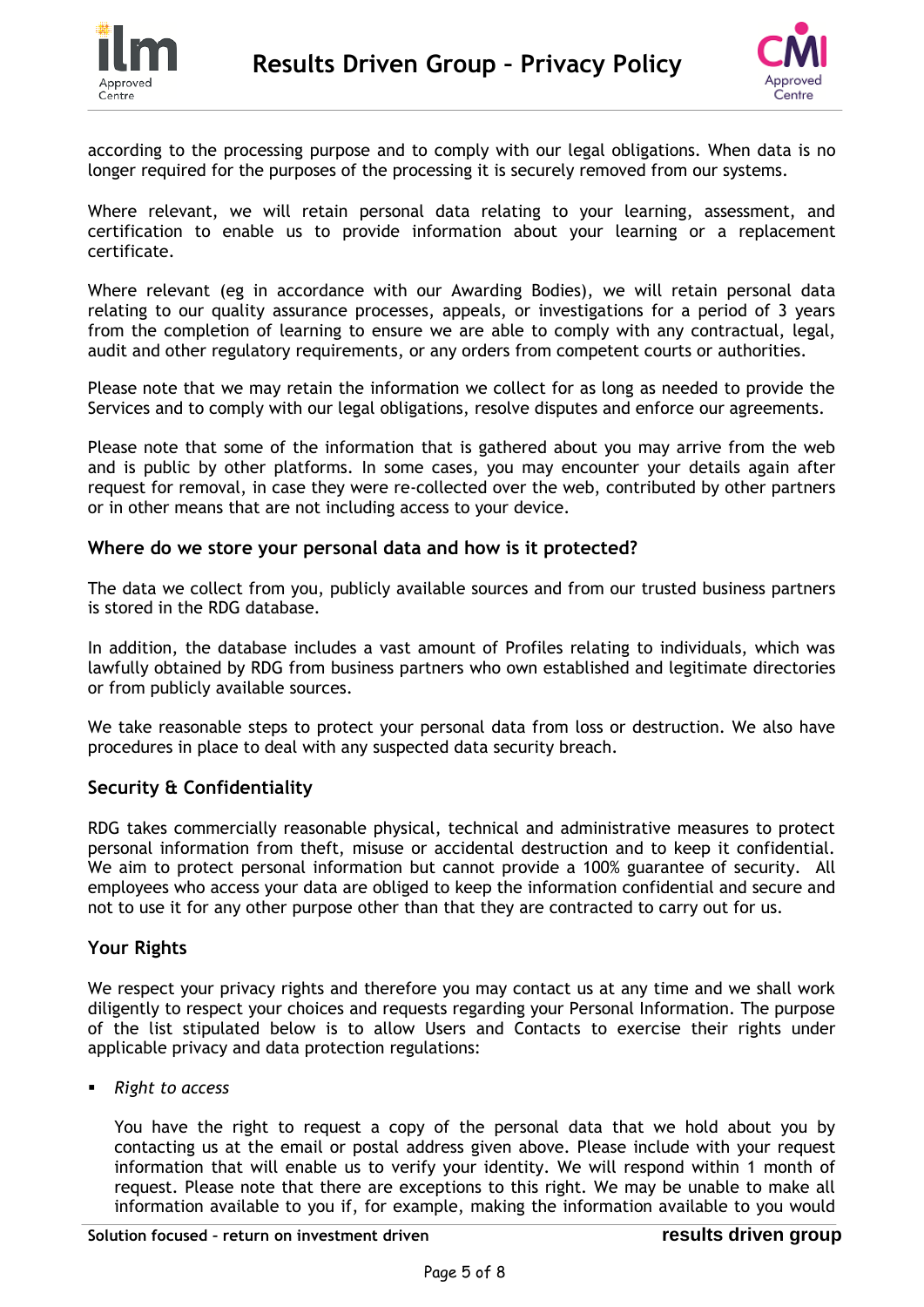



reveal personal data about another person, if we are legally prevented from disclosing such information, or if there is no basis for your request, or if it is excessive.

#### *Right to rectification*

We aim to keep your personal data accurate and complete. We encourage you to contact us using the contact details provided above to let us know if any of your personal data is not accurate or changes, so that we can keep your personal data up-to-date. Please note that we may rectify, replenish or remove incomplete or inaccurate information, at any time and at our own discretion.

*Right to erasure*

You have the right to request the deletion of your personal data where, for example, the personal data is no longer necessary for the purposes for which it was collected, where you withdraw your consent to processing, where there is no overriding legitimate interest for us to continue to process your personal data, or your personal data has been unlawfully processed. If you would like to request that your personal data is erased, please contact us using the contact details provided above.

*Right to object*

In certain circumstances, you have the right to object to the processing of your personal data where, for example, your personal data is being processed on the basis of legitimate interests and there is no overriding legitimate interest for us to continue to process your personal data, or if your data is being processed for direct marketing purposes. If you would like to object to the processing of your personal data, please contact us using the contact details provided above.

*Right to restrict processing*

In certain circumstances, you have the right to request that we restrict the further processing of your personal data. This right arises where, for example, you have queried the accuracy of the personal data we hold about you and we are verifying the information, you have objected to processing based on legitimate interests and we are considering whether there are any overriding legitimate interests, or the processing is unlawful and you elect that processing is restricted rather than deleted. Please contact us using the contact details provided above.

*Right to restrict data portability*

In certain circumstances, you have the right to request that some of your personal data is provided to you, or to another data controller, in a commonly used, machine-readable format. This right arises where you have provided your personal data to us, the processing is based on consent or the performance of a contract, and processing is carried out by automated means. If you would like to request make such request, please contact us using the contact details provided below.

Our website may link to other websites. RDG is not responsible for the privacy policies of those websites nor does it have or accept any liability for their content.

Please note that the GDPR sets out exceptions to these rights. If we are unable to comply with your request due to an exception we will explain this to you in our response.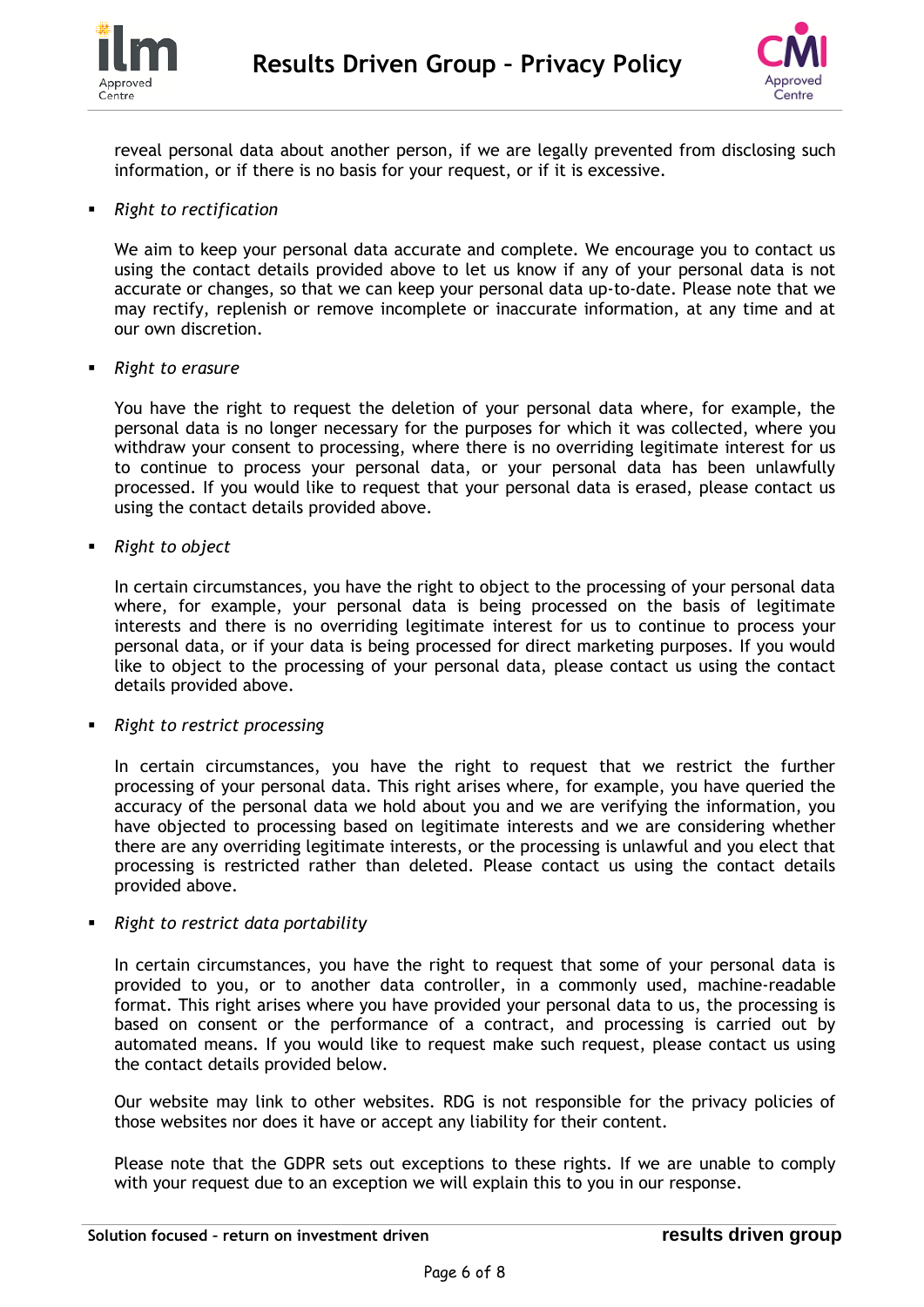



## **How do we safeguard and transfer your information?**

We take great care in implementing and maintaining the security of the Services and your information. We employ industry standard procedures and policies to ensure the safety of your information and prevent unauthorized use of any such information. Although we take reasonable steps to safeguard information, we cannot be responsible for the acts of those who gain unauthorised access or abuse our Services, and we make no warranty, express, implied or otherwise, that we will prevent such access.

#### **Cookies**

We use cookies to monitor web usage. Cookies are written to the hard drive of a web user, they contain no personal information about the website user and only keep a record of the sites visited and actions on the web site. Some cookies expire after your browser is closed whilst others stay on your hard drive. They are of standard use across many websites. We use them for Google Analytics purposes (they are not used for advertising purposes) on an aggregated information basis and to assess your areas of interest – they are used to identify the number of unique visitors to a site, to improve further web visits (store preferences, user name and passwords so you don't need to reinput every time you visit) and to improve the user experience for you by, amongst other things, providing content based on your preferences.

Most browsers offer you ways to control or block cookies should you wish to. These browser controls will usually be found in the "options" or "preferences" menu in your toolbar. The "help" portion of the toolbar on most browsers will tell you how to stop or manage cookies. Note that should all cookies be rejected we are unable to match site content appropriate to the preferences given to us by previous visits and you will not be able to fully utilise all of the web site features. For further information on cookies visit aboutcookies.org or the Information Commissioner's webpage on cookies ico.org.uk/for-the-public/online/cookies/

#### **Withdrawal of consent**

Where you have provided consent, if you should wish to withdraw that consent, you can let us know by contacting us using the contact details provided above.

## **Complaints**

You have the right to see, erase and correct data we hold, the right to restrict the processing we do, and the right to object to it and to have your data transferred to a third party. If you wish to do any of these things or have any questions about how we use your data or wish to make a complaint about any privacy issues, please contact us using the contact details above.

Requests will be dealt with and responded to within a reasonable period, and no longer than 30 days. If you are not satisfied with the way your request was handled, you have the right to lodge a complaint with the supervisory authority – details of which are given below:

Information Commissioner's Office

https://ico.org.uk/concerns/

Telephone: +44 303 123 1113